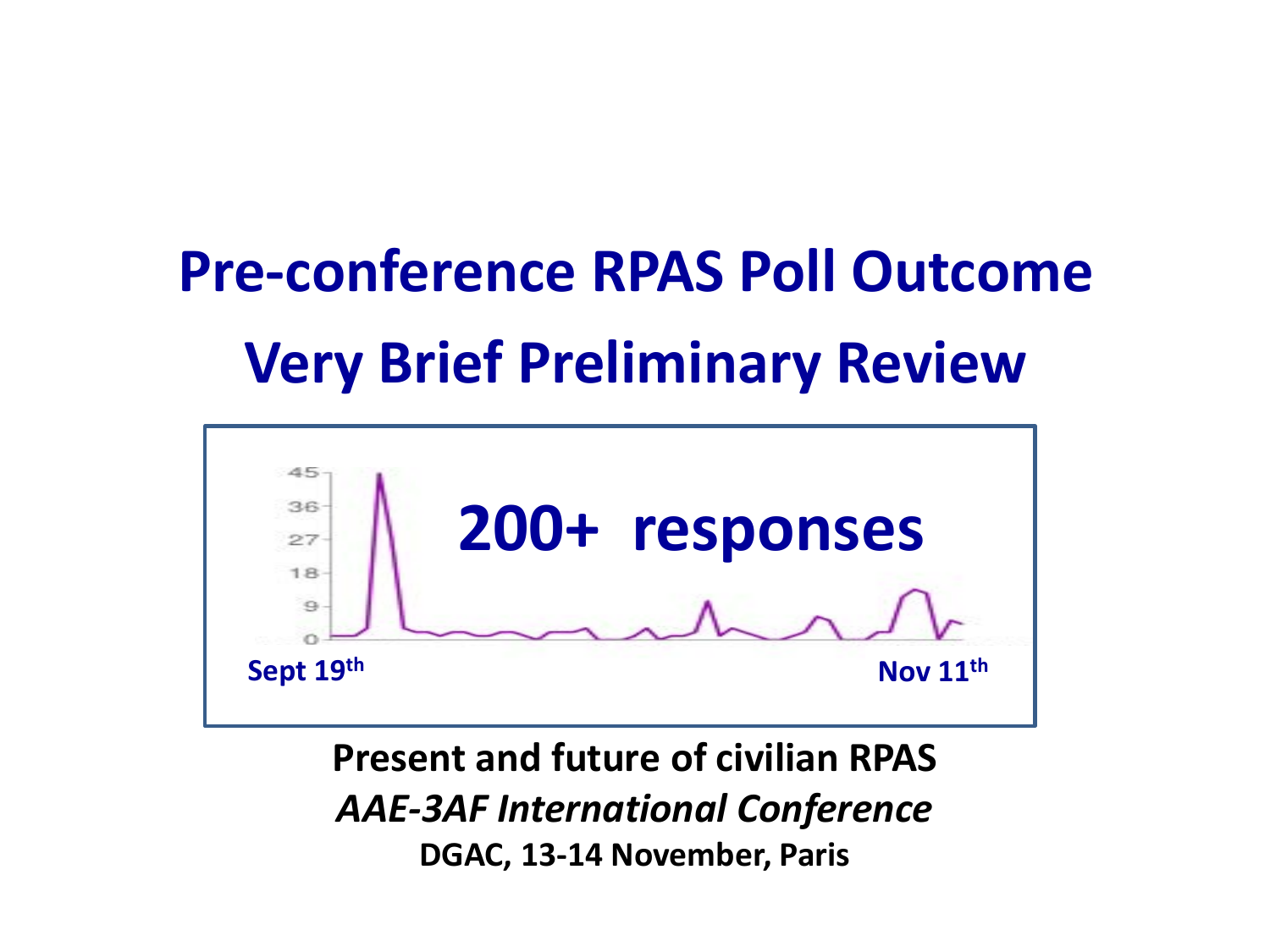## **200+ senders profile**





**Professional experience in aeronautic ? YES NO**

#### **If NO experience in aeronautic**

- **Engineer (17%)**
- **Student (aeronautic) (14%)**
- **Administration (7%)**
- **Management/Business (4%)**
- **Others: Student, Journalist, Media, Finance, Education, Law**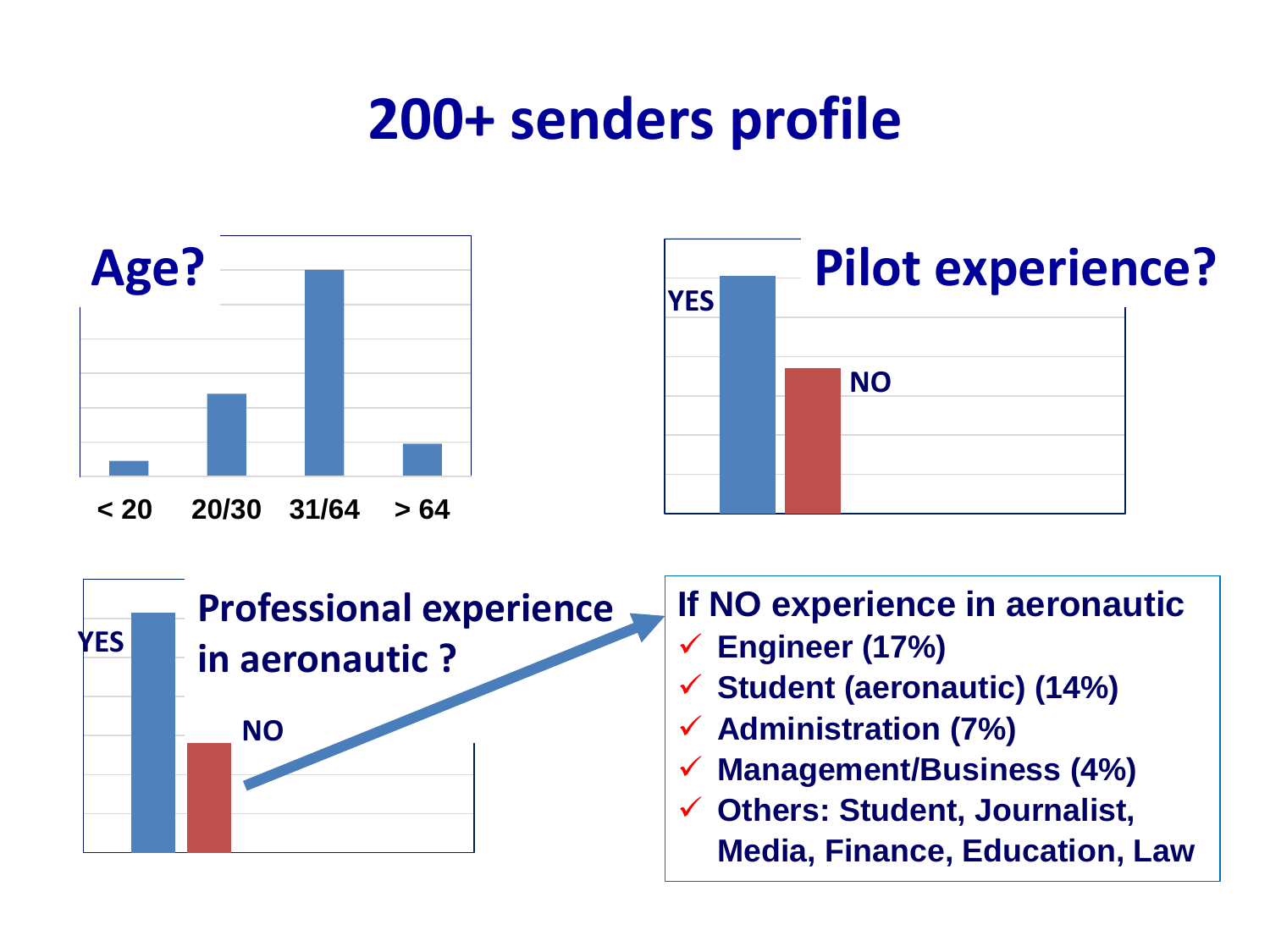## **Preliminary Analysis of Answers**

- **Strengths :** flexibility, multi-purpose and above all… low costs
- **Obstacles :** Regulations Legislation Reliability Trend of unwieldiness and dispersion in the EU processes
- **Weaknesses/Threats:** technology maturity, operational frame definition, training (pilots, operators); security; safety; gaps in regulations
- **Remedies** : efforts to mature technologies combined with automatic procedures, develop specific needed technologies (e.g. S&A), safety devices (fall), regulations (including integration of security aspects, after a thorough identification of threats), reinforced design standards and training.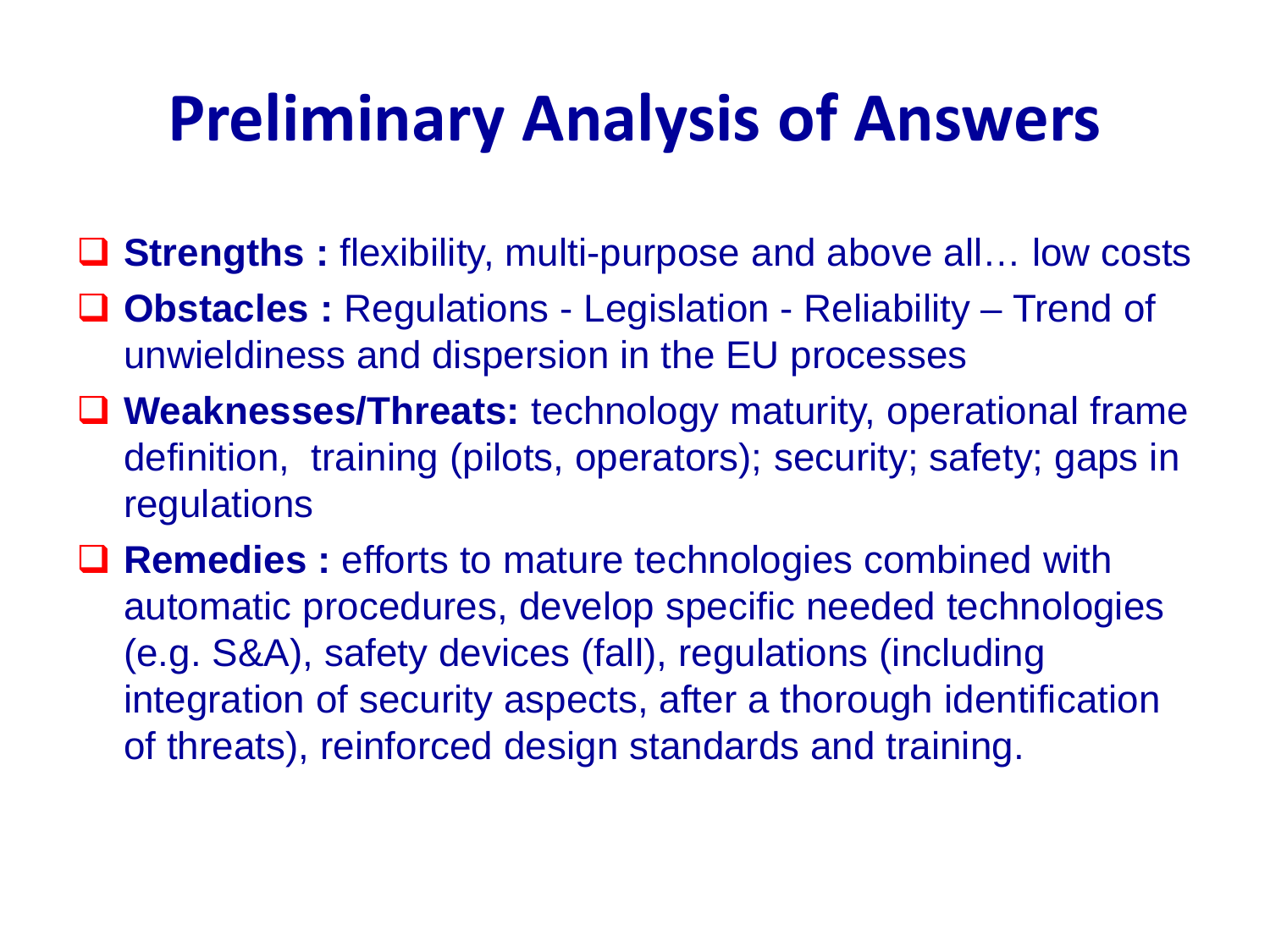### **RPAS Issues addressed in the answers**

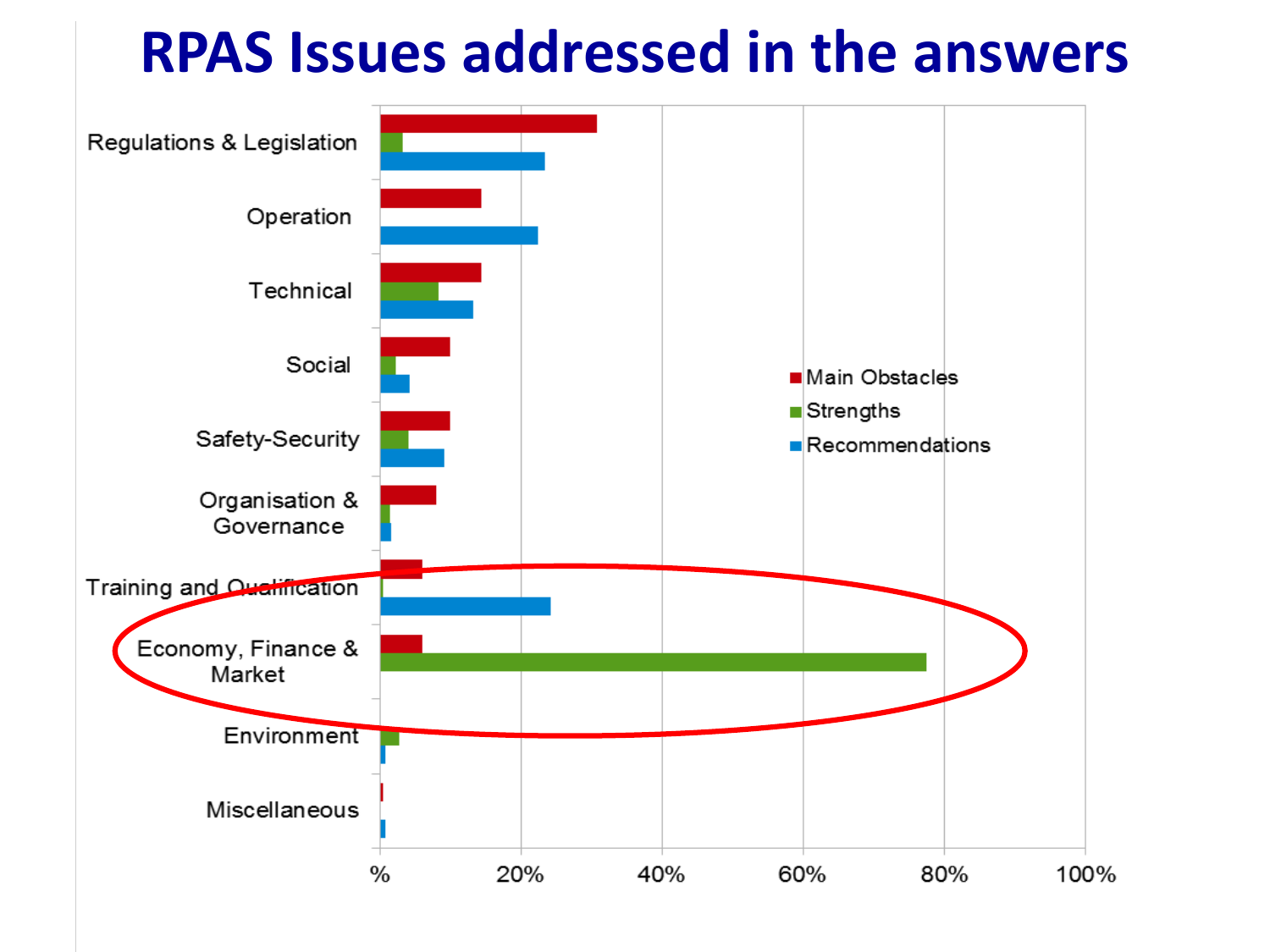## **More detailed responses analysis about RPAS Main Strengths/Opportunities**



- 
- **Flexible/Multipurpose/ Simple**
- **Wide range of application** and services
- Performance-Capabilities **Performance capabilities**
- **Market dynamism**
- Rapid/Easy **Rapid/Easy** Implementation **Implementation**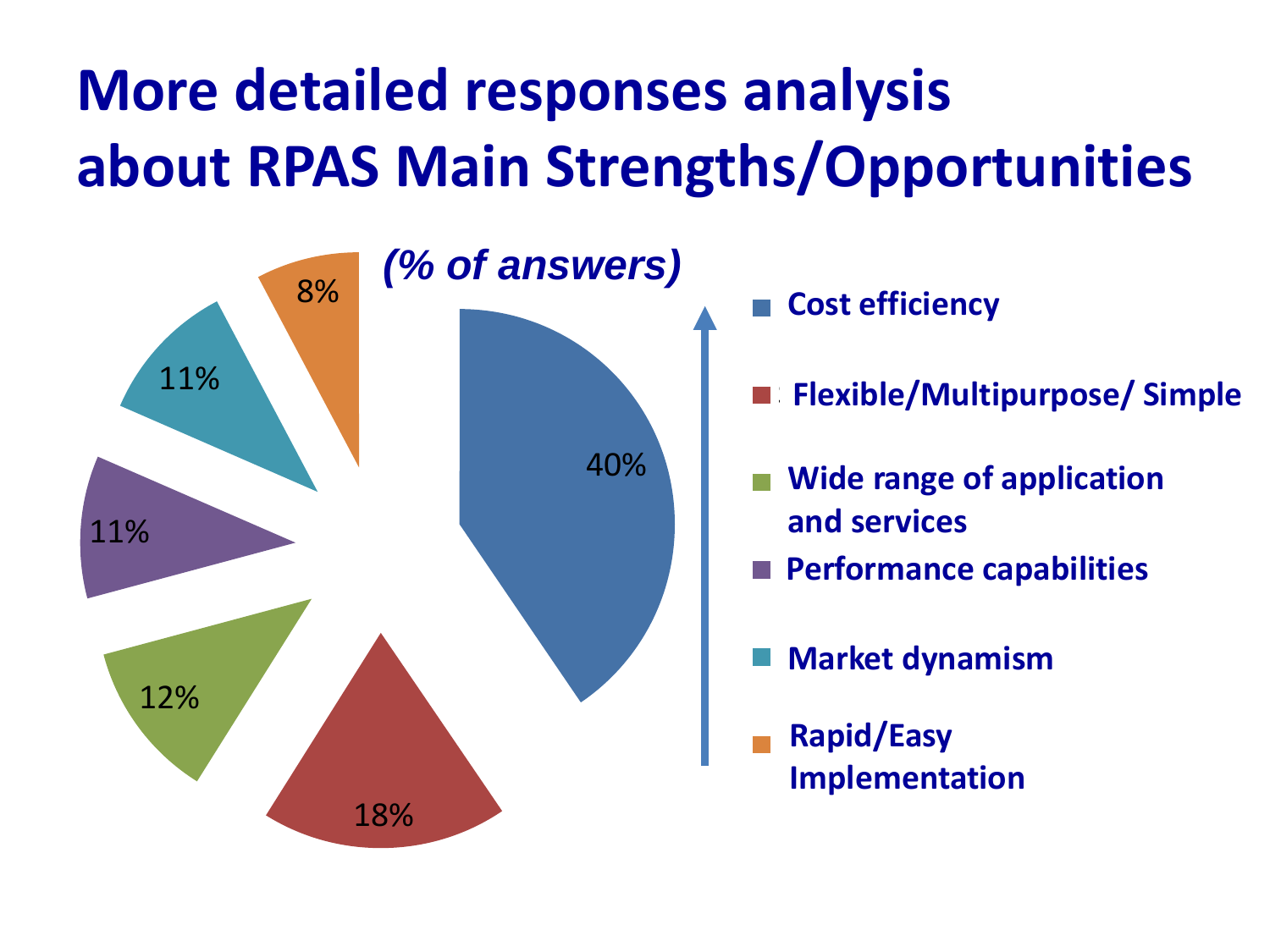### **Perceived Future Developments**